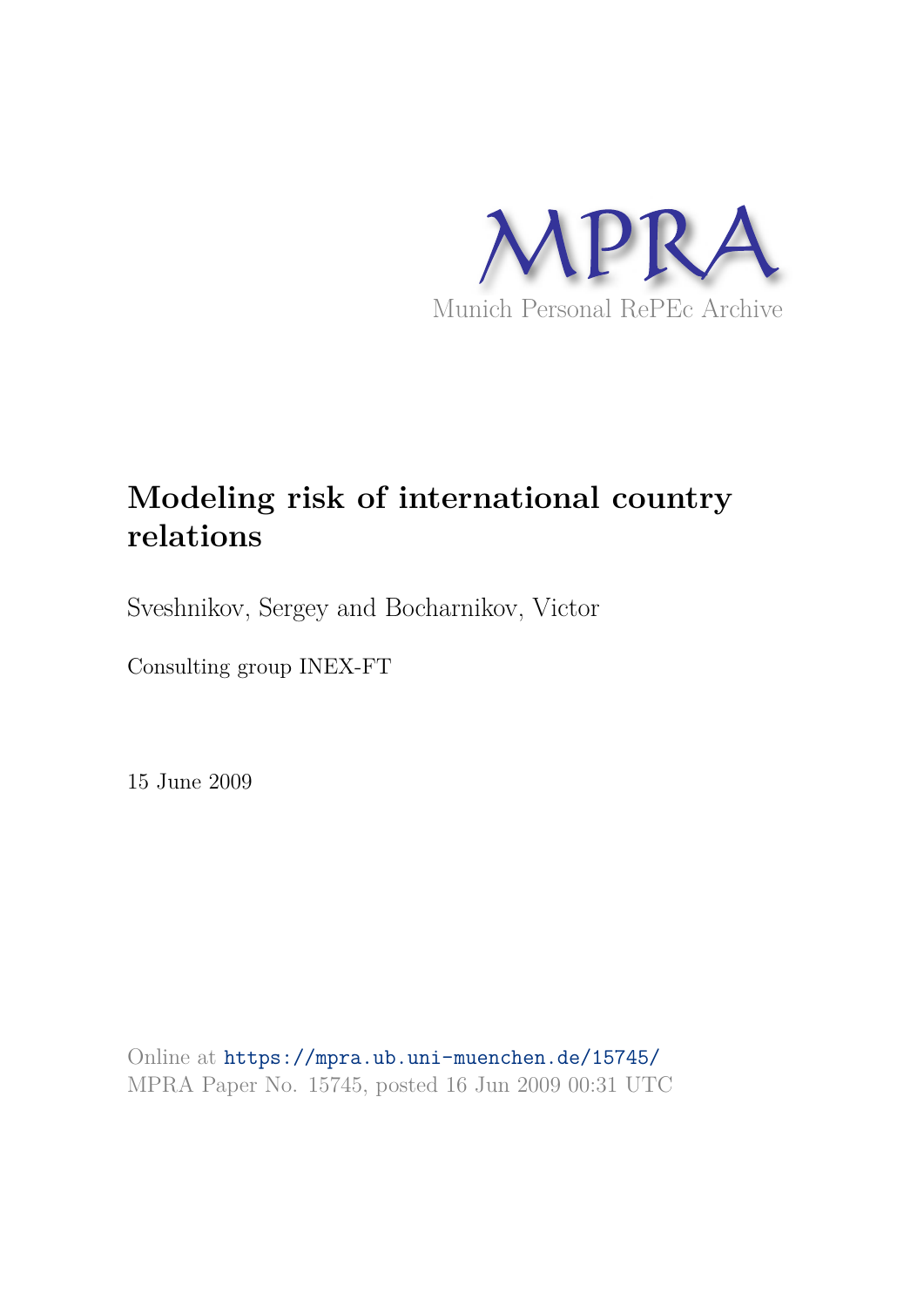# **MODELING RISK OF INTERNATIONAL COUNTRY RELATIONS**

# SERGEY SVESHNIKOV\* VICTOR BOCHARNIKOV

## **Abstract**

*In this article we consider the modeling principles and model for estimation of tension of international relations of a country with other countries. We use the tension of international relations as partial indicator of international political-economical country-risk. The model bases on estimation of coincidences and contradictions of views of countries concerning decision of political, economic, military, domestic and international problems and projects. The model aggregates detailed estimations of separate problems into composite estimation of relations tension with using of fuzzy measures and integrals. The model allows receiving quantitative estimations of tension of international relations which are necessary for making investment decisions. We use this model for estimation of international political-economical risk of Ukraine.*

Keywords: model, international relations, fuzzy measure, political-economical risks

## **Introduction**

The dependence of investments risk into country from its international relations appreciably rises in conditions of globalization. The stability of international relations is especially important factor for investment into export-oriented industries of developed and post-soviet countries. The tense relations with neighboring states or states - world leaders in policy sphere or in safety sphere very often negatively influence export-import streams. Therefore the detailed studying and analysis of structure of international relations is today especially topical.

The analysts evaluate the risk of investments into country by means of country-risk. The wellknown researches consider various aspects of country-risk. In (Bourke and Shanmugam, 1990), for example, the authors consider the country-risk as the risk that the country will be unable to service its external debt due to an inability to generate sufficient foreign exchange. The country risk model (www:\\riskmodel.eiu.com) calculates the country-risk as additive convolution along hierarchical system of financial, economic and political risk-categories: debt structure, fiscal policy, liquidity, political stability and others. This model includes the indicator <international relations> into category <political stability> only as one parameter. In many publications (Andrade and Kuhl, 2004; Simpson, 1997; Arin, Molchanov and Reich, 2007; Hammer, Kogan and Lejeune, 2004, 2007; Erdogdu, 2006) authors reveal the dependences between various risk-indicators (including political). Moser, Nestmann and Wedow (2006) reveal the dependence of necessary governmental guarantees of exporter-country and of political risks of importer-country. Lensink, Hermes and Murinde (2000) investigate the dependence between capital outflow and political risks in developing countries. Brewer and Rivoli (1997) consider the dependence of domestic political relations and country-risk. At the same time many papers point out on role increase of international relations at evaluation of country-risk.

The well-known researches consider mainly the risks of domestic economic policy of country: government stability, social and economic conditions, corruption and so on (International Country Risk Guide). These researches do not give due attention to the risks which arise because of negative

<sup>\*</sup> Corresponding author. E-mail: **sveshnikovsv@yandex.ru**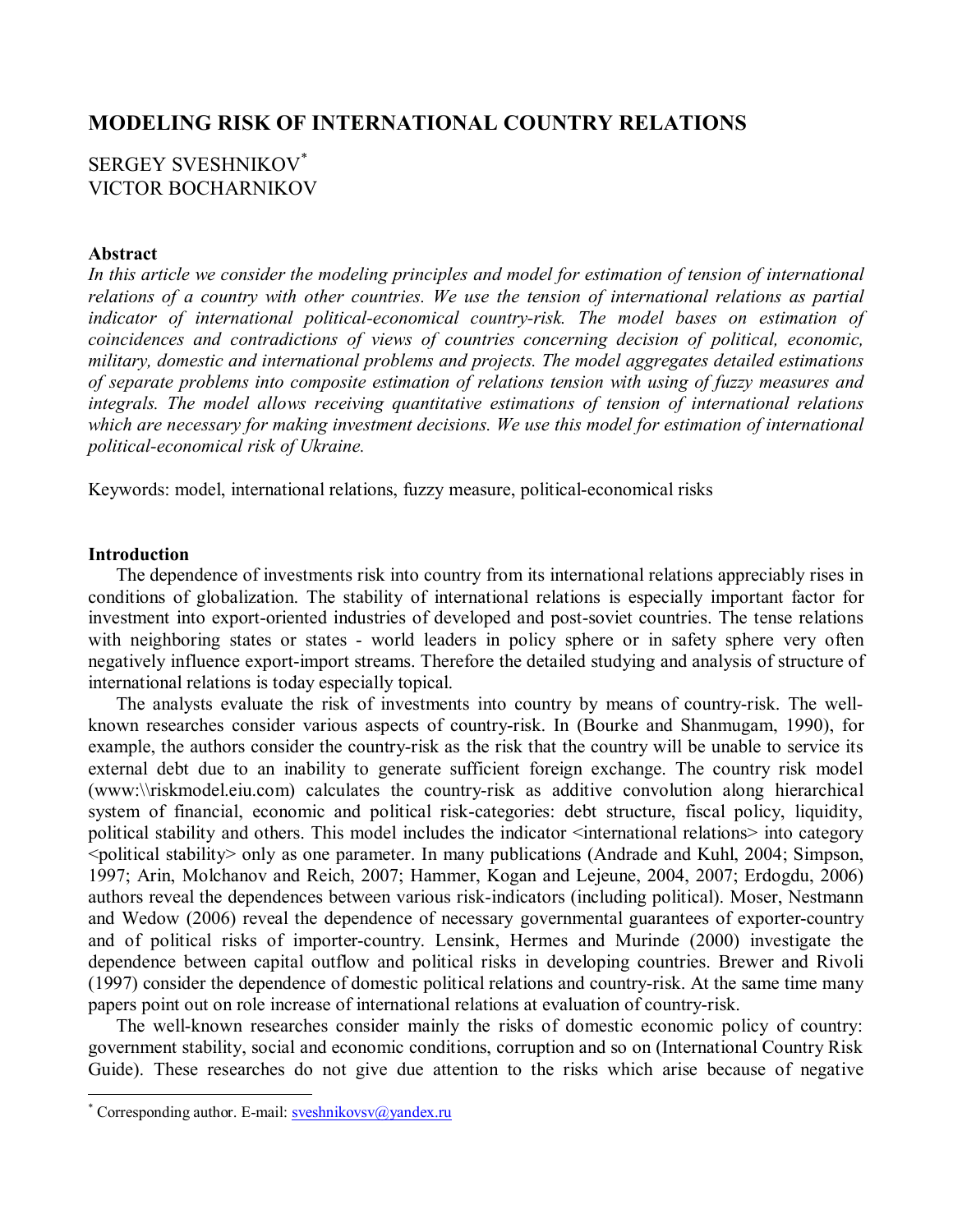international relations. However the investments efficiency into export-oriented industries greatly depends on relations conditions of exporter-country and importers-countries. For example, not looking at favorable domestic economic conditions for foreign investors, there is a big investments risk into metallurgy of country which has the tense relations with country - large metallurgical importer because there is decline possibility of export markets. For other example, it is gas warfare between Russia and Ukraine which arouses on background of exacerbation of interstate contradictions. Such situations often arise in post-soviet countries which haven't of stable political traditions and also haven't of interests balance in international relations. Moreover the generalized risk-rating of country not always adequately estimates investments risk because of details lack. For investor it is important to know about detailed structure of problems in international country relations to have a tentative estimation of possibility of critical situations on foreign markets.

The International Country Risk Guide estimates the political risk along several weighed components (government stability, internal and external conflicts, ethnic tension and others). The risk components can have subcomponents. The Guide measures the components values and subcomponents in points. The experts assign the values according to prescribed scales. Such technique has two shortcomings.

1. This technique propose to the expert to answer questions, for example: evaluate the level of political relations between Ukraine and Russia. But the person cannot evaluate simultaneously more than 5-7 factors. The limited opportunities of the person are a source of the most widespread errors in problems of expert evaluations. Saaty (1980) draws this conclusion in researches. Moreover the high level of questions generalization often doesn't allow the expert to give exact answer. For example, it is complex to give an unequivocal estimation for international ethnic relations if these relations with one state develop positively, but with another they develop negatively.

2. This technique uses linear convolution with weight coefficients for calculation of composite evaluation of country risk on the basis of partial evaluations. This linear convolution is an additive measure and has properties of probability measure. As is well known, the main shortcoming of additive measure is smoothing and the independence requirement of partial evaluations. Smoothing leads to loss of method sensitivity. Researchers do not recommend using such measures at generalization more than 5-7 factors. If these factors are dependent among themselves, linear convolution cannot be used at all. In case of factors dependence inevitably arise a systematic errors. It is necessary to use special methods for exception of correlations influence. We emphasize that the international relations greatly depend from each other. Compromises in relations are mutual concessions along different problems. Besides, additive measures do not allow modelling the threshold phenomena in the international relations, when quantitative changes after accumulation provoke the qualitative changes of relations.

Therefore we propose the new model for estimation of international relations which has no these shortcomings.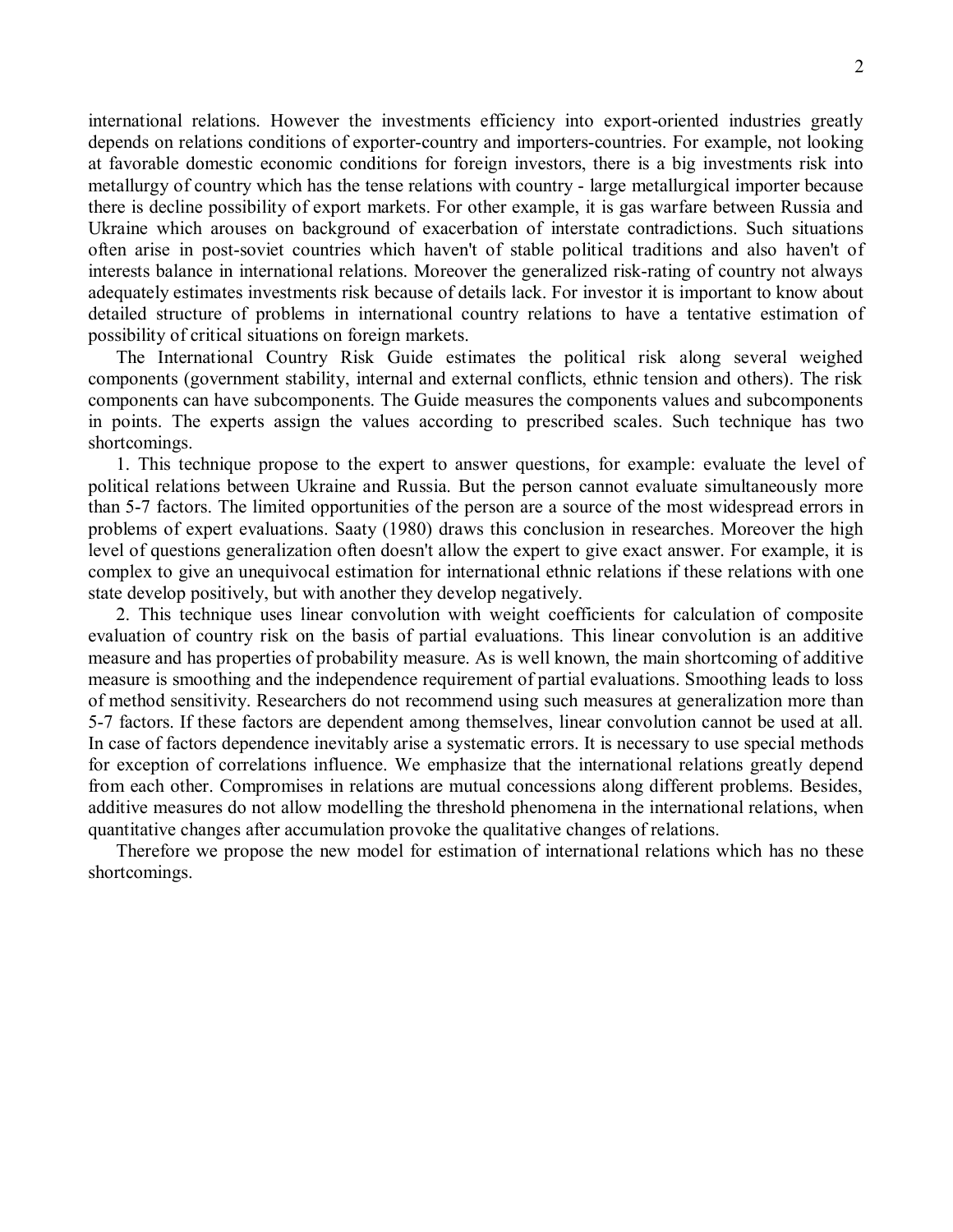#### **The basic concepts**

*The political-*economical *forces.* The basic elements of system of international relations are political-economical forces: the states, states coalitions, international corporations. The politicaleconomical forces have own interests. We consider the forces interests as the most deep and latent stimulators of relations development.

*The power of political-economical forces.* For interests achievement the political-economical force uses various material and non-material resources which we consider as political and economic instruments. The generalized estimation of resources quantity characterizes the power of politicaleconomical force.

*The aggressiveness of political-economical forces.* Each political-economical force has volition (propensity, aspiration) to resources use for interests' achievement. This volition depends on political traditions, personality of political leaders, own estimation of situations and other conditions. The volition to resources using characterizes force aggressiveness. Taking into account aggressiveness the forces use the resources for economic expansion, economic sanctions and restrictions, for support of domestic political forces, financing of mass media, military intervention, etc.

*The structure of relations.* The relations between forces arise in decision context of domestic and international problems. For example, the first force prefers one decision variant of problem, but other force prefers other decision variant. The contradiction between preferences (views) of these forces concerning problem decision provokes the contradiction between forces. And vice versa, the coincidence between views of forces concerning the problems decision stimulates development of friendly relations. The contradiction and coincidence levels which we compose along all problems with taking into account power and aggressiveness of forces describes the tension of international relations.

### **The structure of model**

The figure 1 shows structure of model with explanations of partial estimations.

This model is the set of interrelated elementary concepts which describe preferences of politicaleconomical forces concerning various problems and also describe the various aspects of estimation of these preferences. The quadrangles (graph tops) show the concepts of model. The arrows between the tops show the connections between the concepts. The arrows also show the direction of calculations and estimations movement. The top in arrow-ending is consideration context (view-point) for the top in arrow-beginning. For example, the model considers the concept <Problem 1> from view-point of concepts <Force 1>, <Force 2> and so on.

The algorithm moves the estimations from the top in arrow-beginning to the top in arrow-ending. The model formalizes the set of entrance estimations as the membership of fuzzy set. In the each top the user previously determines the set of fuzzy measures which describe the contexts of corresponding concept. The number of fuzzy measures corresponds to number of contexts of this top. The algorithm integrates entrance membership along each fuzzy measure and calculates the resulting estimations.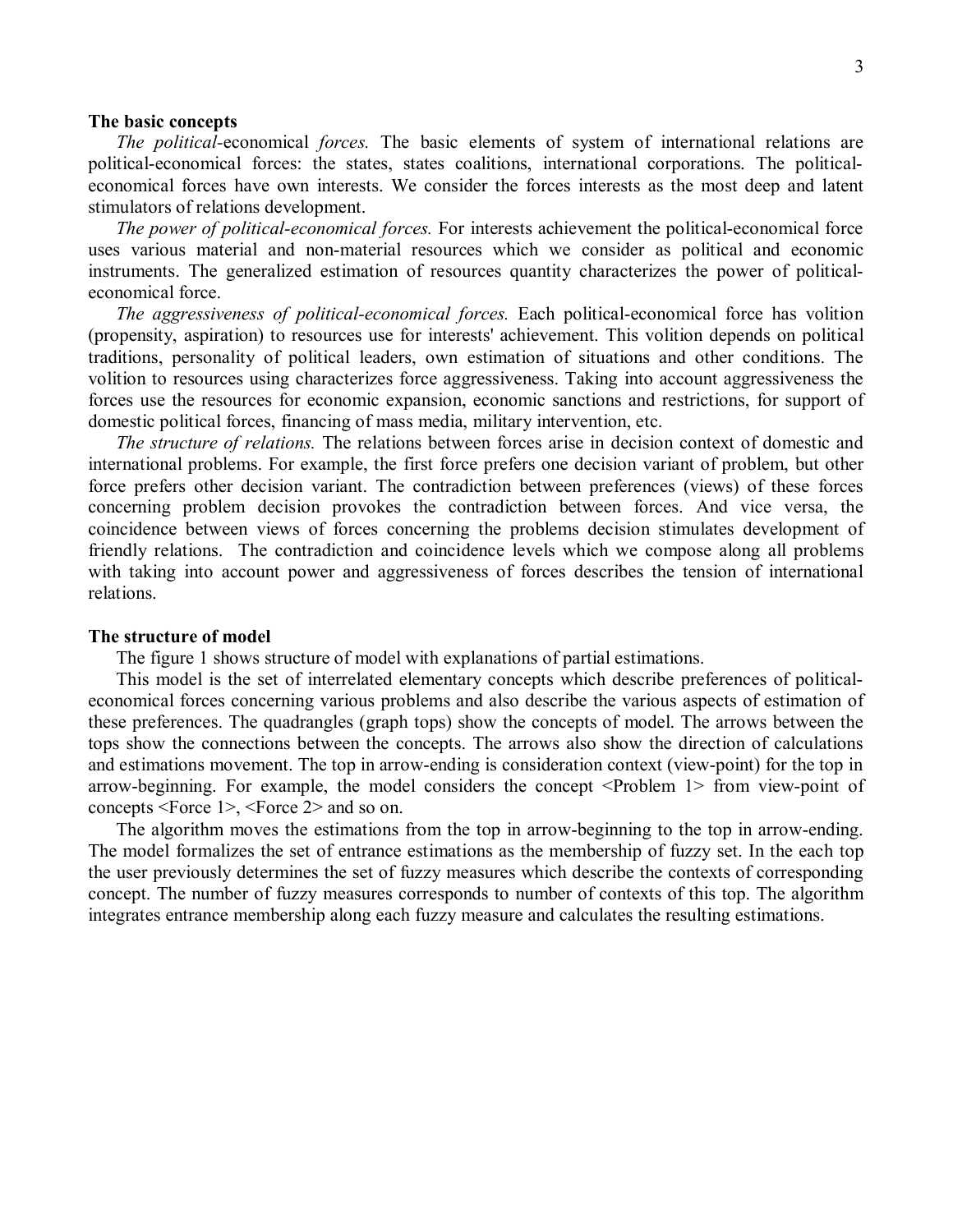

Fig.1. The structure of model

For example, in the top <Force 1> the user determines the fuzzy measure which describes the importance of problems from view-point of aggressiveness of this political-economical force. To entrance of top the algorithm moves estimations of contradictions levels between Ukraine and this force concerning each problem. In the top the algorithm calculates composite contradictions level between Ukraine and this force concerning all problems. The algorithm fulfills analogous calculations for all contexts of top <Force 1>.

The algorithm uses the fuzzy integral Sugeno (1972) for integration of membership  $h(x): X \to [0,1]$  along contextual fuzzy measure  $g(\cdot): 2^X \to [0,1]$ :

$$
L = \int\limits_X h(x) \circ g(x),\tag{1}
$$

where *X* is universal set.

From view-point of systems analysis, the measures with softer axiomatics are more adequate tools for modelling. Sugeno (1972) and Pospelov (1986) in detail describe the advantages of a fuzzy measure. Fuzzy measure Sugeno is generalization of probability measure of Kolmogorov. This measure has higher sensitivity and does not demand the factors independence at generalization. The measure has nonlinear properties and can well model the threshold phenomena.

The algorithm fulfills the calculations step by step.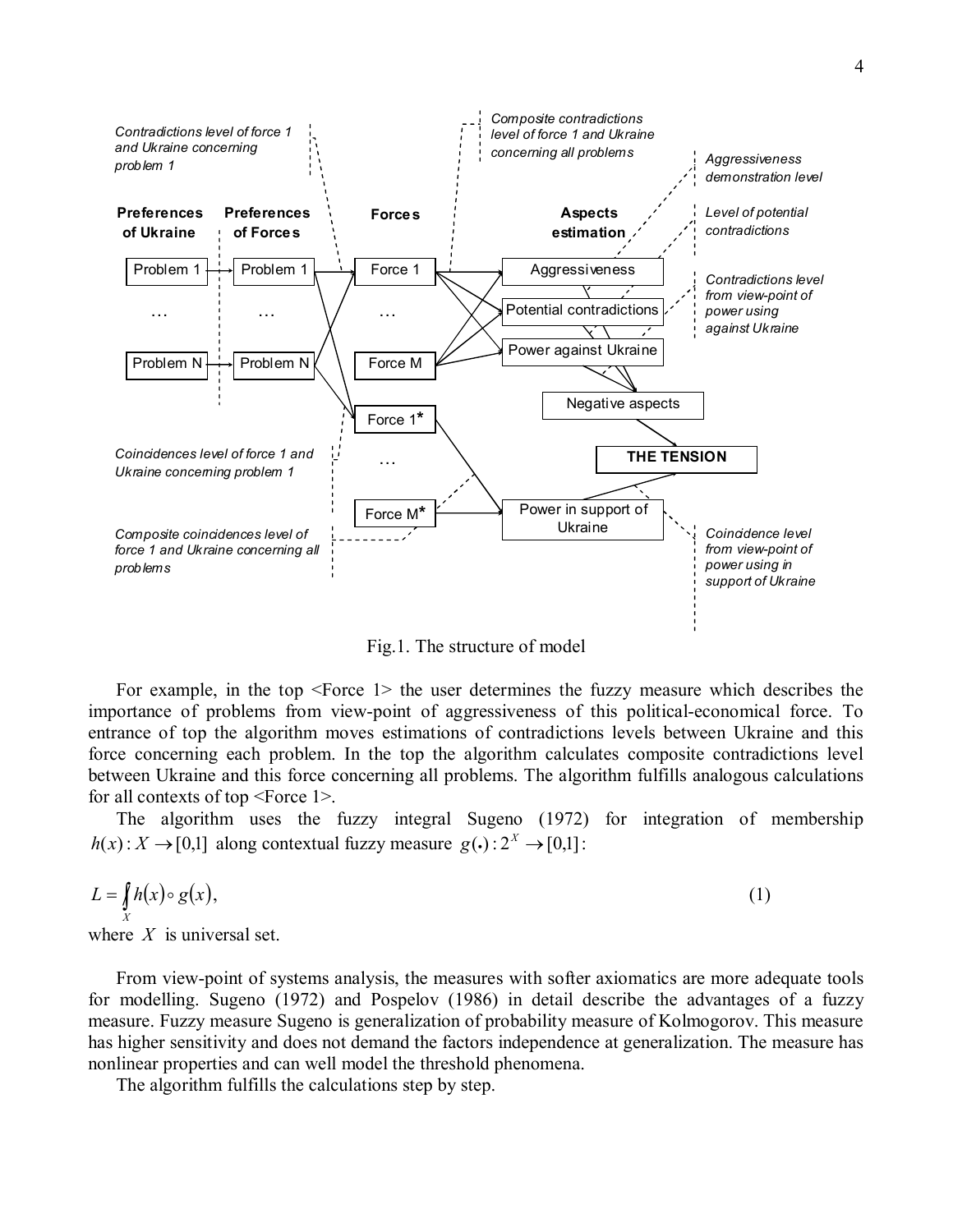**Step 1.** The calculation of contradictions levels and coincidences levels of Ukraine preferences and preferences of political-economical forces for each problem of international relations.

*Calculation of contradictions levels.* The algorithm fulfills the calculations of contradictions levels in the tops  $\leq$ Problem 1> -  $\leq$ Problem N $>$  out of group  $\leq$ Preferences of forces $\geq$ . In each top the user determines the gradations set as the possible variants of problem decision. On this set the user also determines the fuzzy measure which describes the preferences of forces concerning problem decision variants.

The user determines the set of fuzzy measures for contexts which we denote by the tops <Force 1> - <Force M> (tops group <Forces>). These measures describe unacceptability (undesirability) of decision variants from view-point of various political-economical forces. Figure 2 demonstrates the gradations set and one fuzzy measure in top <Integration of Ukraine into EU> from view-point of EU, that is measure describes the EU preferences concerning this problem. It's evidently that EU prefers the associate membership of Ukraine.



Fig. 2. The formalization of concept <Integration of Ukraine into EU>

The user determines the Ukraine preferences also on corresponding gradations sets in the tops <Problem 1> - <Problem N> out of group <Preferences of Ukraine> (see fig. 2). The integration results are contradictions levels of Ukraine preferences and preferences of each political-economical force concerning each problem. If preferences of force we describe by the possibility measure the fuzzy integral calculates the result by analogy with maximin rule (see fig. 2). But this comparison isn't the full analogy from view-point of mathematic of fuzzy integral.

#### *Calculation of coincidences levels*

The algorithm fulfills the calculations of coincidences levels also in the tops <Problem 1> - $\leq$ Problem N $>$  out of group  $\leq$ Preferences of forces $>$  by analogy with the calculation of contradictions levels. However the algorithm fulfills the calculations for other contexts which we denote by the tops  $\leq$  Force 1\*> -  $\leq$  Force M\*> (tops group  $\leq$  Forces>). For these contexts the user determines the fuzzy measures with reverse sense - as the measures of variants desirability. The integration results are the coincidences levels of Ukraine preferences and preferences of each political-economical force concerning each problem.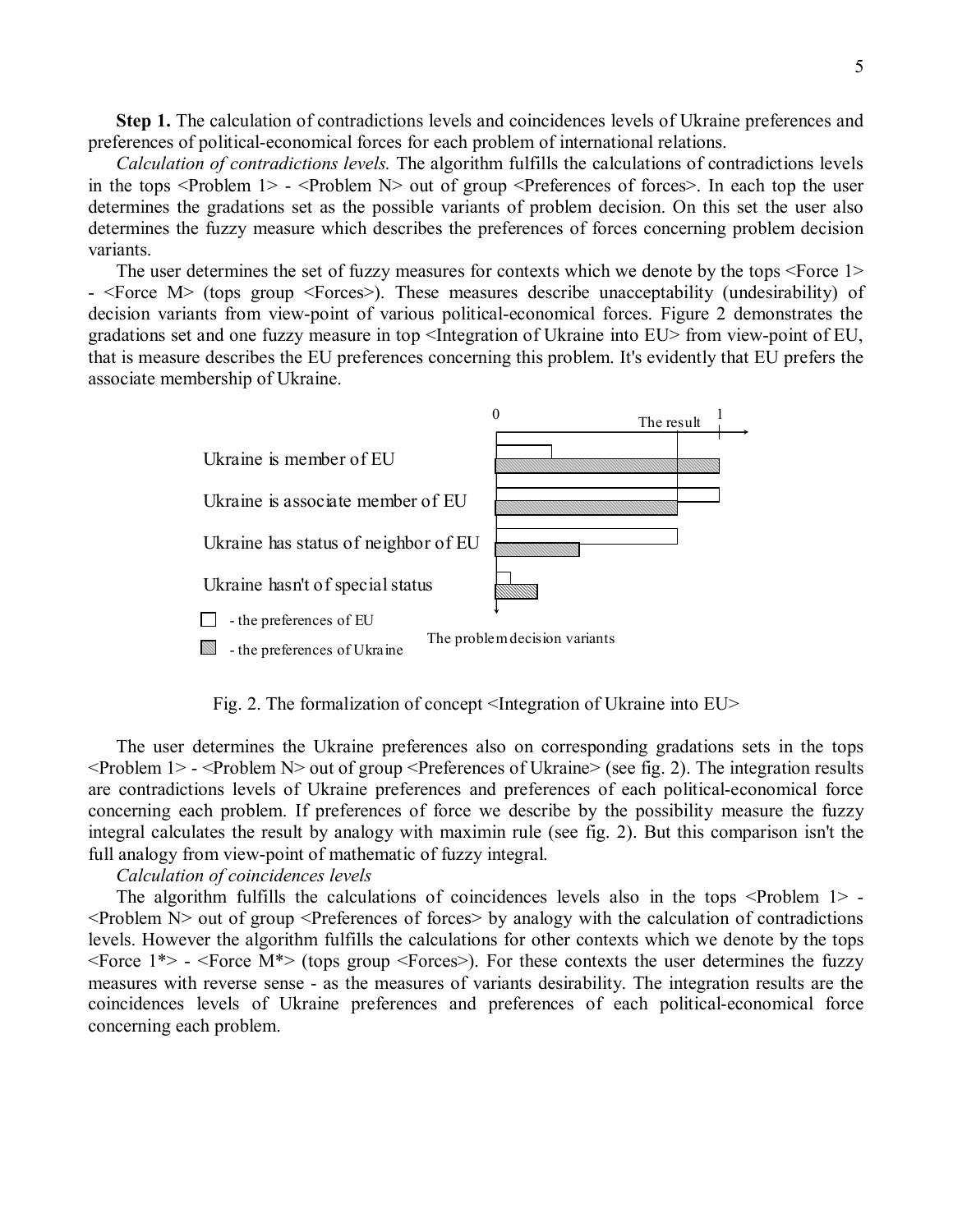**Step 2.** The generalization along all problems and the calculation of composite contradictions levels and composite coincidences levels of preferences between Ukraine and each political-economical force.

The algorithm fulfils the calculations in each top out of group <Forces>. In the tops <Force 1> - <Force M> the algorithm calculates composite contradictions levels of preferences. In the tops <Force 1\*> - <Force M\*> the algorithm calculates composite coincidences levels of preferences.

## *Calculation of composite contradictions levels of preferences*

In the tops <Force 1> - <Force M> the user influences the fuzzy measures of problems importance for each political-economical force from view-point of three contexts:

- the aggressiveness demonstration of political-economical force;
- the level of potential contradictions;
- the power using against Ukraine.

We consider the contradictions in the three different contexts because political-economical forces differently perceive contradictions for determination of intentions and actions. For example, Georgia can accept the declaration for Ukraine support concerning problem <The using of sea-shelf of Serpentisland>. However Georgia hasn't objective prerequisites for use of power and resources because for Georgia this problem is not important.

To entrance of the tops  $\leq$  Force 1> -  $\leq$  Force M $>$  the algorithm moves the estimations of contradictions levels of preferences along each problem and calculates three composite contradictions levels between Ukraine and political-economical forces.

*Calculation of composite coincidences levels of preferences*

In the tops  $\leq$  Force 1\*> -  $\leq$  Force M\*> the user determines the fuzzy measure of problems importance for each political-economical force from view-point of power using in support of Ukraine. To entrance of these tops the algorithm moves the estimations of coincidences levels of preferences along each problem and calculates the composite coincidence level of preferences. This level describes the possibility of Ukraine support by these forces.

**Step 3.** The calculation of aspects estimations of international relations.

The algorithm fulfills the calculation in tops out of group <Aspects estimation>.

In these tops the user determines the following fuzzy measures:

- in the top <Aggressiveness> the aggressiveness measure of political-economical forces (we form the measure with help of expert's or with help of special model);
- in the top <Potential contradictions> the measure of influence (the measure of the importance) of political-economical forces;
- in the top <Power against Ukraine> the power measure of political-economical forces (we form the measure with help of expert's or with help of special model);
- in the top <Power in support of Ukraine> the weakness measure of political-economical forces (it is inverse measure of forces power).

The algorithm moves the composite contradictions levels of preferences of each politicaleconomical force, integrates these levels along listed measures and calculates three estimations: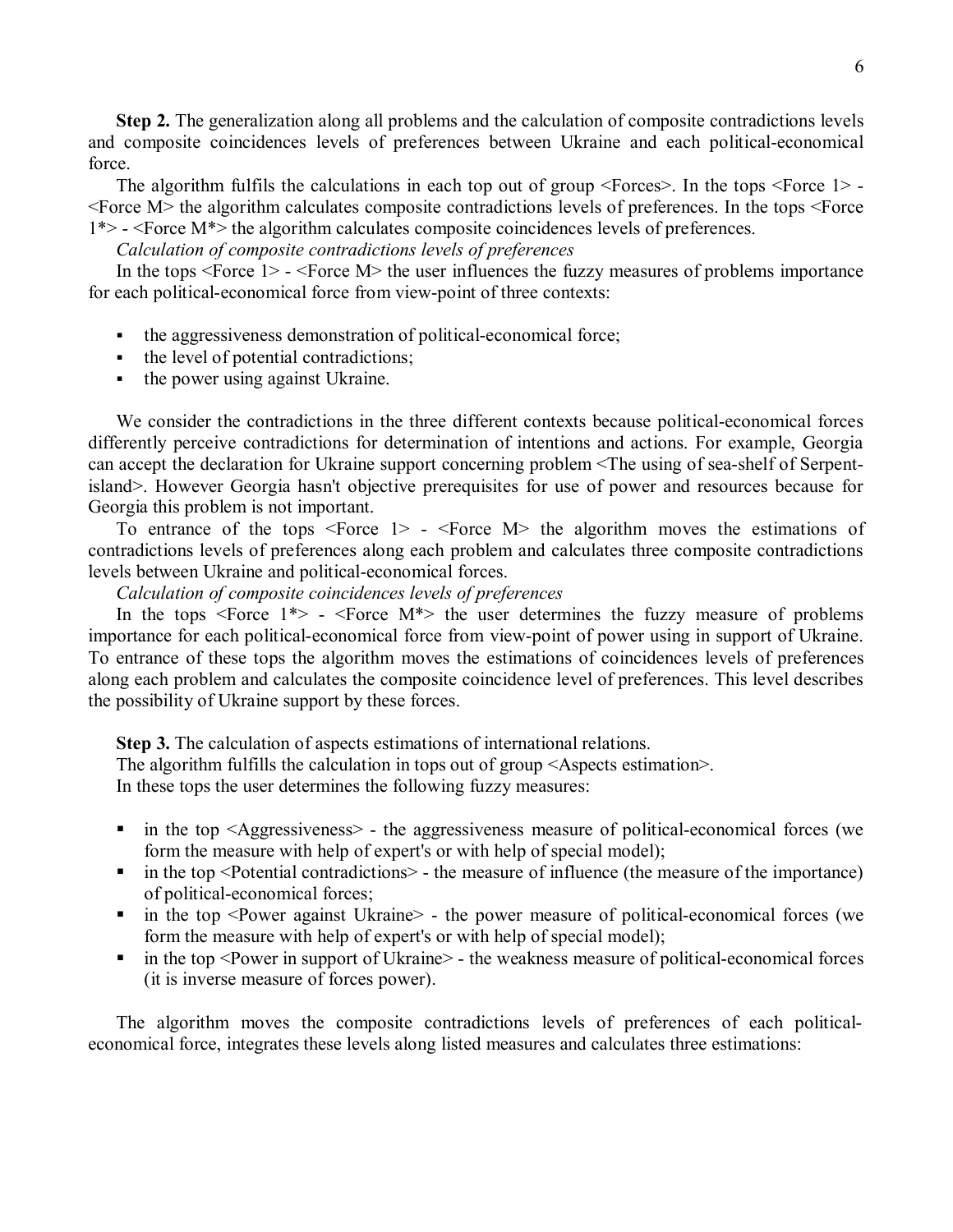- the aggressiveness demonstration level of political-economical forces in attitude to Ukraine - $A_{\Sigma}$ <sup>;</sup>
- the level of potential contradictions between Ukraine and other forces (objective prerequisites for contradictions) -  $dI_{\Sigma}$ ;
- the possibility of power using against Ukraine  $M_z$ .

The algorithm also integrates the composite coincidences level of preferences of politicaleconomical forces along weakness measure of these forces and calculates the possibility estimation of power using in support of Ukraine -  $\boldsymbol{M}_{\boldsymbol{\mathit{U}}}.$ 

**Step 4.** The calculation of tension of international relations.

The algorithm fulfills the calculations in the tops <Negative aspects> and <The tension> according to logic formula:

$$
N = (A_{\Sigma} \vee M_{\Sigma} \vee dI_{\Sigma}) \wedge \overline{M_{\nu}},
$$

where  $\vee \wedge$  - the symbols of logic operations <OR> and <AND> which the algorithm fulfills by means the integration along the subadditive and superadditive fuzzy measures;

*N* - the tension of international relations of Ukraine.

The formula shows that the high level of aggressiveness; the high potential contradictions; the high using possibility of power against Ukraine; the low using possibility of power in support of Ukraine provoke the high tension of international relations.

## **The tension estimation of international relations of Ukraine in 2007**

Figure 3 shows the screenshot of program realization of model. In model we analyze the full set of international relations of Ukraine with other political-economical forces of region: with the neighbouring states and the states - world leaders. We use the special models for calculation of aggressiveness and power of political-economical forces. We not consider these models for abridgement of article.

We have collected the information messages (publications, reports, reviews, articles) which have been published in mass media during 2007. We have used these messages for preferences identification of political-economical forces concerning domestic and international problems. After that we have introduced the formalized preferences of forces into model.

Figure 4 shows the topicality of problems of international relations as the number distribution of information messages along all problems with taking into account the mention frequency of forces in these messages.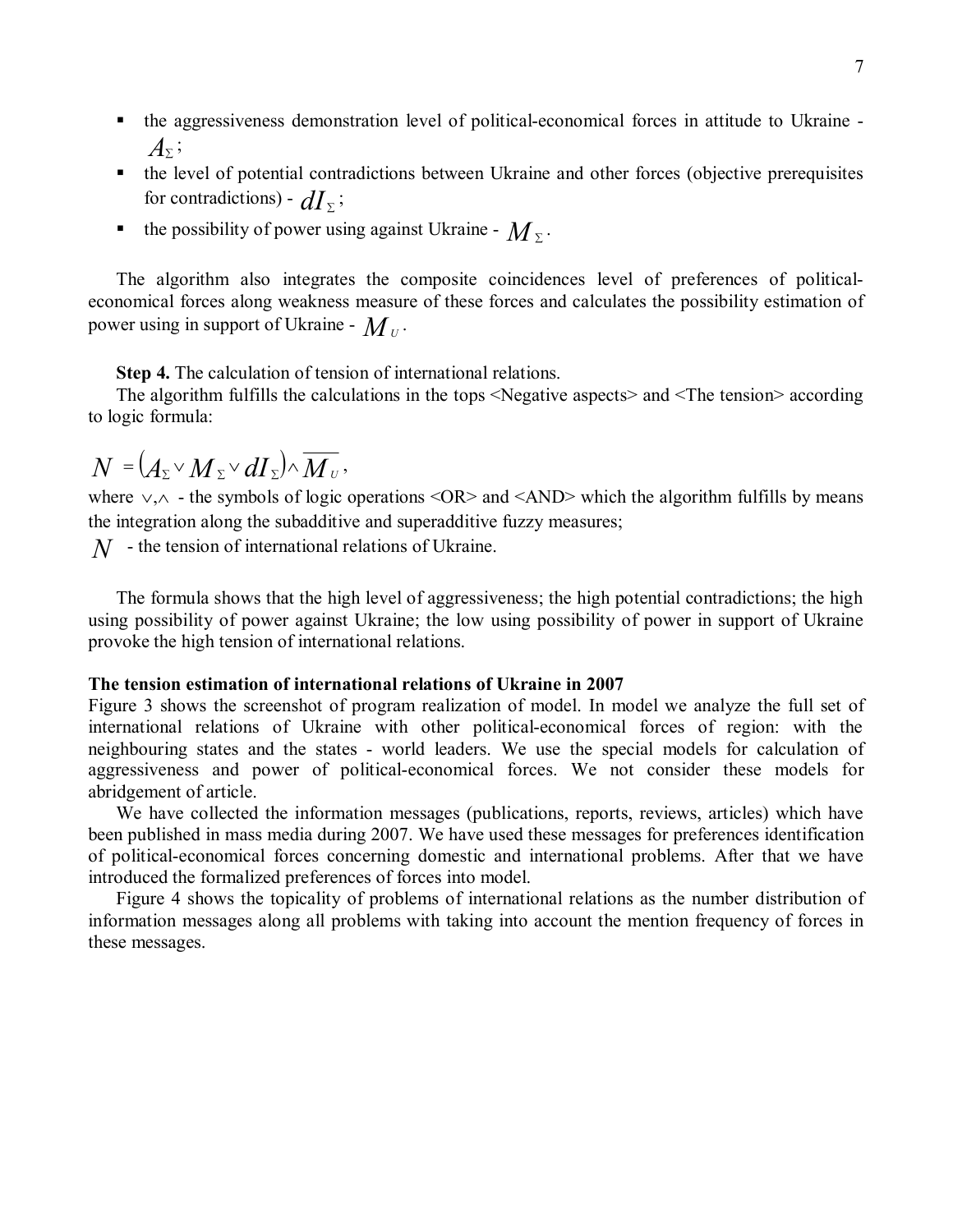



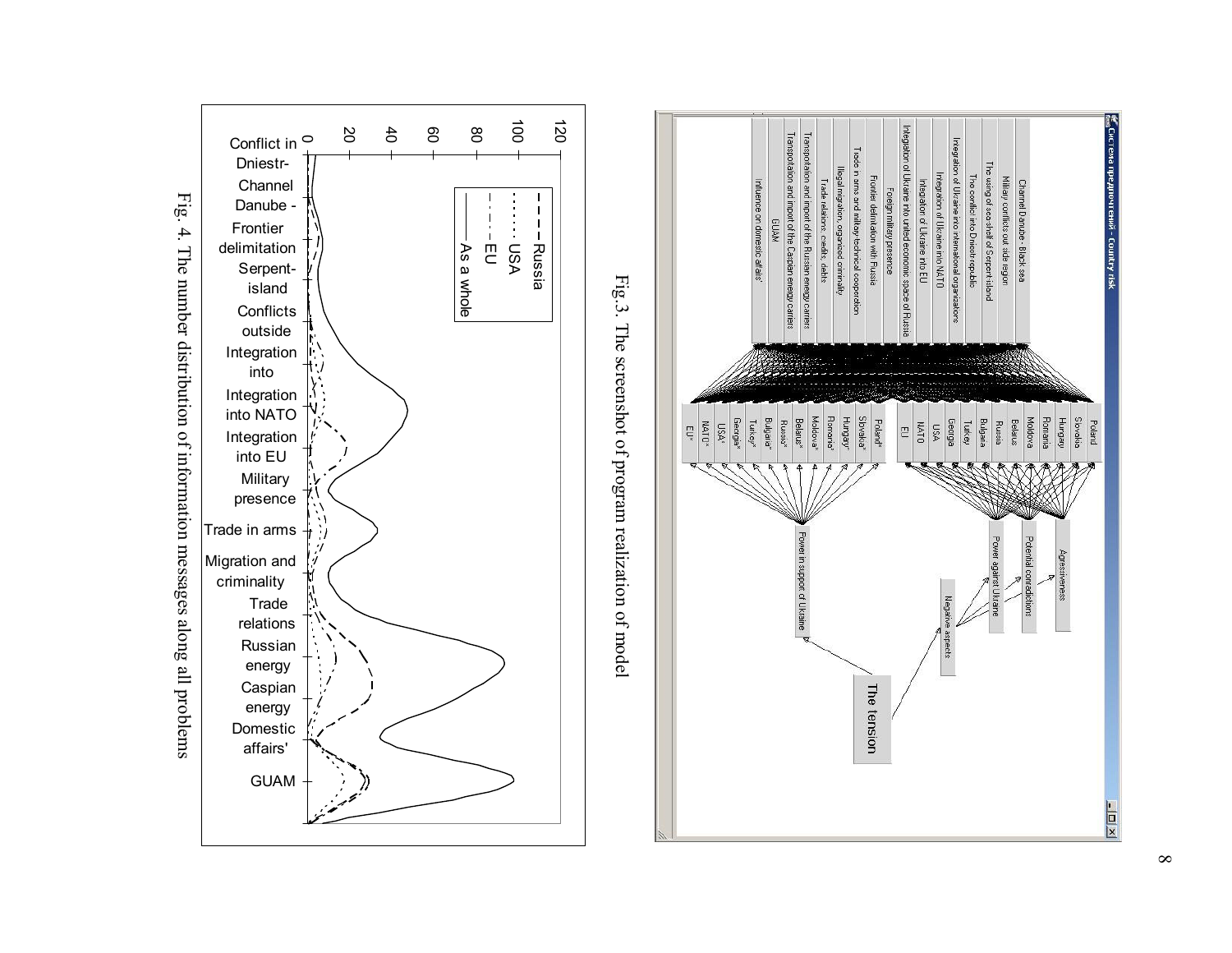The greatest intensity of information field has been concentrated along the problems: <Influence on domestic affairs'>, <Trade relations> (trading wars, export-import restrictions), <Integration of Ukraine into NATO and EU>. The problem <Transportation and import of the Russian energy carriers> (socalled <Gas warfare>) has lost the topicality in comparison to 2006.

#### *Contradictions between preferences of political-economical forces*

The table 1 demonstrates the estimations of contradictions between Ukraine and other politicaleconomical forces which we differentiate concerning positive and negative aspects of international relations.

| Political-  | Aspects of international relations             |                                                             |                                        |                                                                                          |
|-------------|------------------------------------------------|-------------------------------------------------------------|----------------------------------------|------------------------------------------------------------------------------------------|
| economical  | <b>Negative</b>                                |                                                             |                                        | <b>Positive</b>                                                                          |
| forces      | <b>Level of</b><br>potential<br>contradictions | <b>Contradictions</b><br>for power using<br>against Ukraine | <b>Aggressiveness</b><br>demonstration | <b>Preferences</b><br>coincidences for<br>power using in<br>support of<br><b>Ukraine</b> |
| Belarus     | 0,25                                           | 0,26                                                        | 0,27                                   | 0,75                                                                                     |
| Bulgaria    | 0,18                                           | 0,09                                                        | 0,18                                   | 0,88                                                                                     |
| Georgia     | 0,16                                           | 0,16                                                        | 0,18                                   | 0,84                                                                                     |
| <b>EU</b>   | 0,54                                           | 0,27                                                        | 0,54                                   | 0,73                                                                                     |
| Moldova     | 0,27                                           | 0,18                                                        | 0,29                                   | 0,86                                                                                     |
| <b>NATO</b> | 0,28                                           | 0,27                                                        | 0,28                                   | 0,73                                                                                     |
| Poland      | 0,36                                           | 0,18                                                        | 0,36                                   | 0,82                                                                                     |
| Rumania     | 0,39                                           | 0,36                                                        | 0,43                                   | 0,64                                                                                     |
| Russia      | 0,55                                           | 0,45                                                        | 0,64                                   | 0,45                                                                                     |
| Slovakia    | 0,18                                           | 0,18                                                        | 0,18                                   | 0,82                                                                                     |
| <b>USA</b>  | 0,36                                           | 0,21                                                        | 0,43                                   | 0,8                                                                                      |
| Turkey      | 0,27                                           | 0,26                                                        | 0,27                                   | 0,82                                                                                     |
| Hungary     | 0,18                                           | 0,15                                                        | 0,18                                   | 0,85                                                                                     |

Table 1. Contradictions estimations on the end of 2007

In comparison to 2006 the structure of political-economical forces which have the least contradictions with Ukraine has changed. The relations of Ukraine and Bulgaria, Georgia, Moldova, Slovakia, Hungary, Turkey and NATO were traditionally quiet. Per 2007 Belarus also has been included into this list.

Poland has left the list of states which have the least contradictions with Ukraine. The import prohibition of poor-quality meat from Poland and unclear the Poland preferences concerning building of oil-pipeline <Odessa - Brody> provoke the tension increase of relations.

The estimations structure along aspects of international relations in 2007 almost has not changed. The tensest aspects of relations (in compliance with number of political-economical forces which have the maximal contradictions) were aspects: the level of potential contradictions and the aggressiveness demonstration. In these aspects Ukraine had the tensest relations with Russia, EU, Romania, Poland and USA. Russia, USA and EU are countries - world leaders. Therefore the tense relations with them confirm key importance of Ukraine for the further development of regional relations. These tense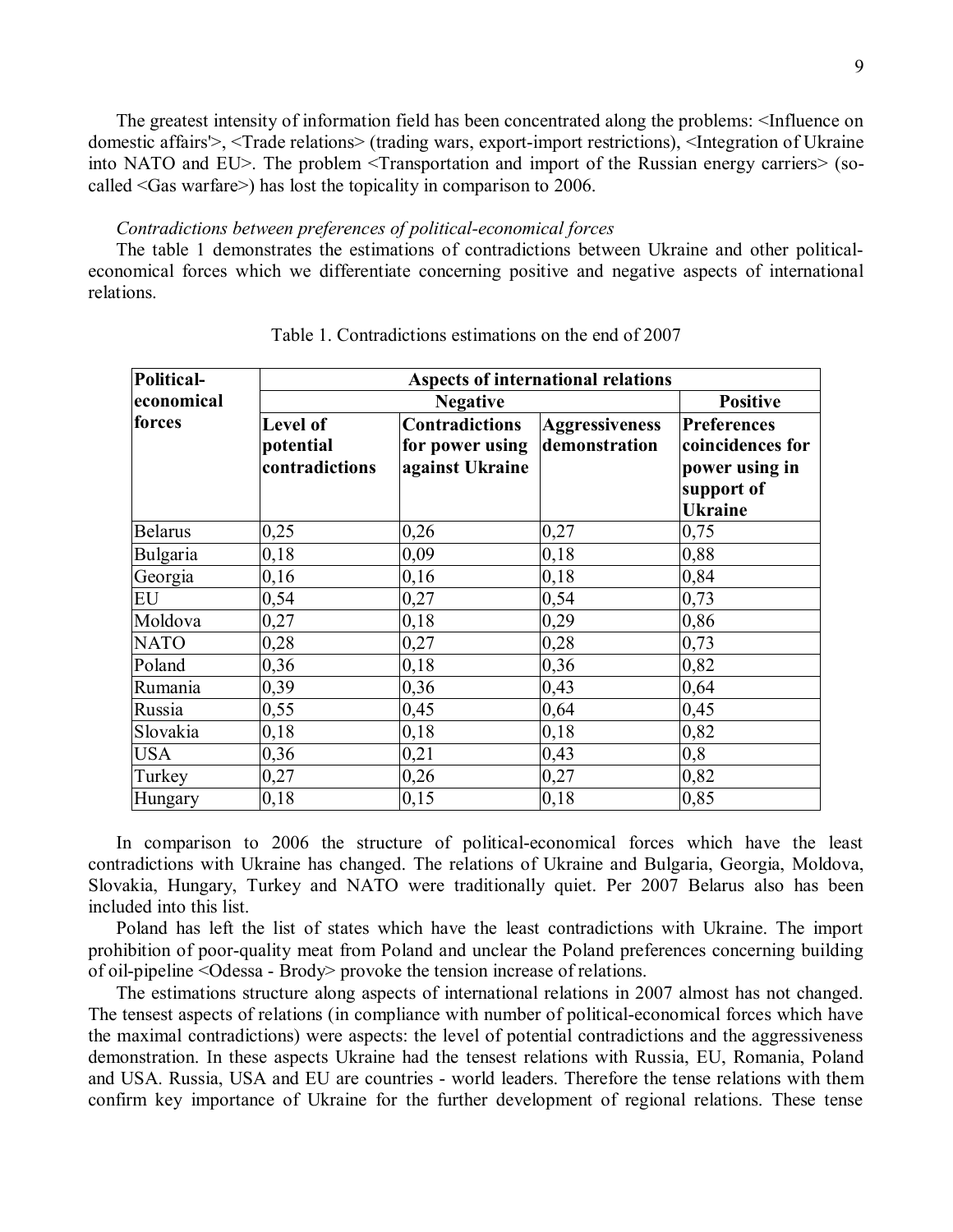relations also are the evidence of views division of influential political-economical forces concerning Ukraine.

The estimations of international relations from the view-point of power using against Ukraine in comparison to other aspects have low values and not exceed level 0,5. As well as in 2006, Russia and Romania had the greatest reasons for power using against Ukraine. The Russia had the minimal coincidence of preferences (0,45) from the view-point of power using in support of Ukraine. This level is very near to 0,5 and shows transition to new qualitative conditions of relations between Ukraine and Russia.

## *Contradictions with Russia, USA and EU along problems of international relations*

These political-economical forces basically form the international relations in region. The figure 5 illustrates the contradictions levels along problems on the end of 2007.



Fig. 5. The contradictions levels along problems with Russia, USA and EU

In comparison to 2006 (see fig. 6) the composite contradictions level of Ukraine and Russia has increased. The problems structure also has changed. The most contradictory problems of relations between Ukraine and Russia are:

Influence on domestic affairs':

- the non-recognition by Russia of Ukrainian views concerning famine, the translation of interstate rhetoric into international organizations (in particular, into United Nations);
- the creation in Ukraine of museum of Soviet occupation;
- the publication in mass media (including foreign mass-media) of articles and declarations where one party negatively characterizes other party;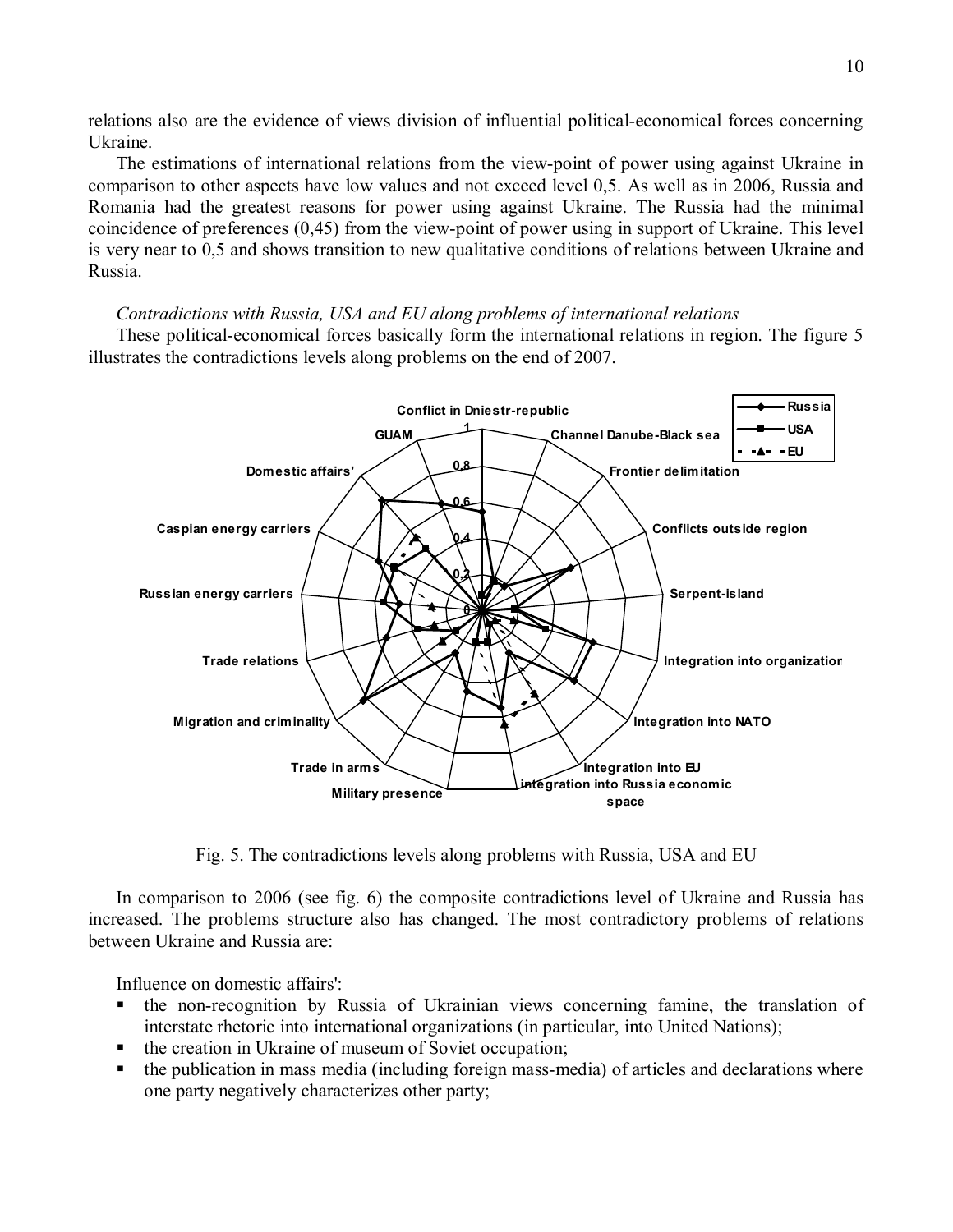- the harsh estimations of parliamentary crisis in Ukraine;
- the Russia's refusal from negotiations concerning the property of former USSR;
- the Ukrainian accusations of concealment of functionaries who have poisoned Ukraine President;
- § the vandalism actions of Russian public organization concerning Ukrainian state symbols, the monuments dismantling of Great domestic war in Ukraine;
- the declarations of Russian politicians about unselfish support of Ukrainian economy by the low gas-prices, the accusations of ingratitude of Ukraine;



Fig. 6. The contradictions levels with Russia on the end 2006 and 2007

Migration problems:

- the accusations of unobstructed transit through Ukraine of foreign hirelings into conflicts zones' on Northern Caucasus;
- drawing up lists of politicians persons non grata;
- the cancelling by Russia the agreements about registration of Ukraine citizens in territory of Russia;

Integration problems into international organizations:

- the accusations of political pressure of Russia at the time of negotiations between Kirghizia and Ukraine for the integration of Ukraine into WTO;
- the negative expectations of Russia of negotiations with Ukraine for integration of Russia into WTO;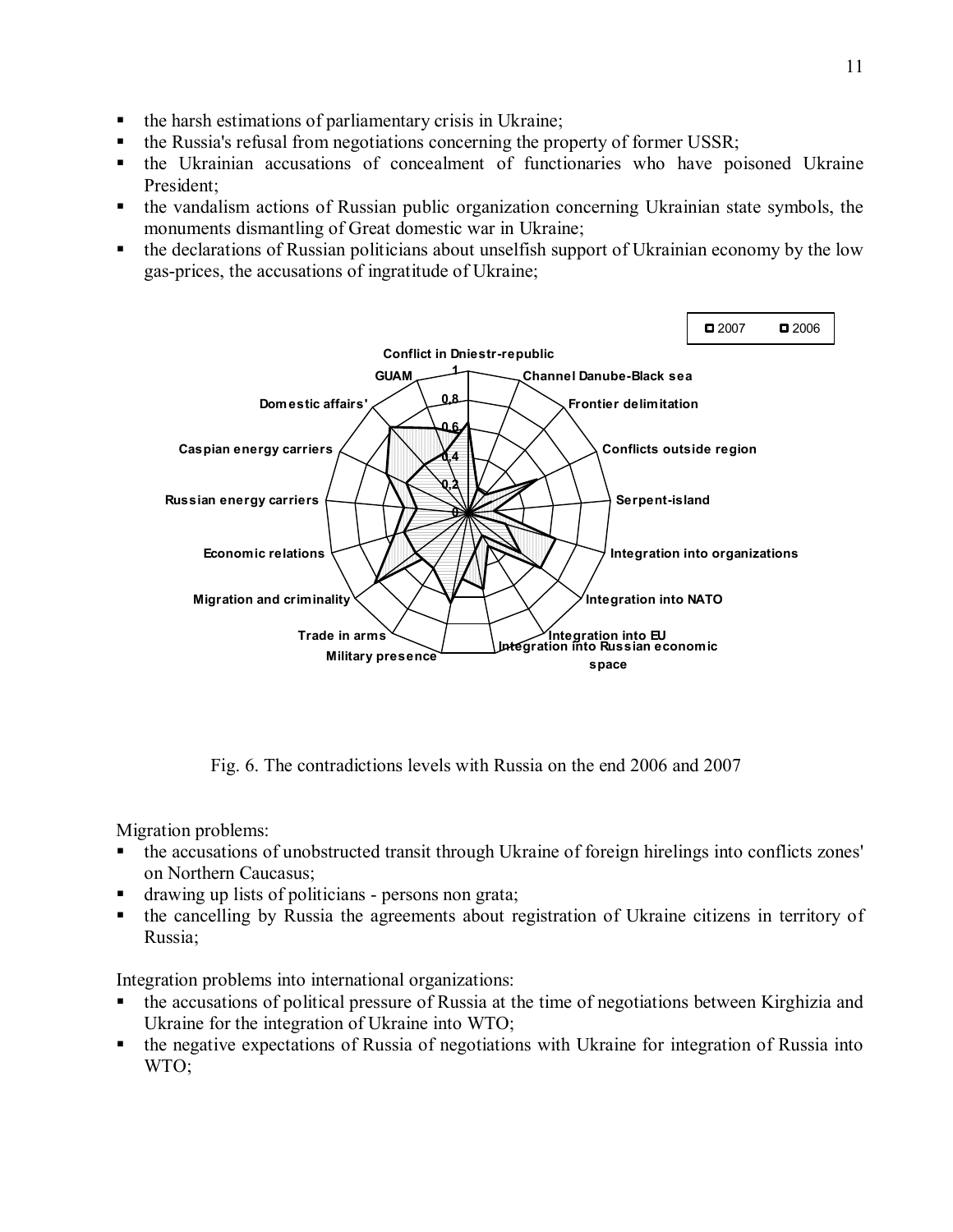Integration Ukraine into NATO:

- the negative expectations of Russia of disposition of NATO military bases near frontiers, the access possibility of NATO forces to Azov sea, the vulnerability increase of strategic objects;
- the declarations of Russian politicians about cooperation restriction with Ukraine in militarytechnical and economic area;

Transportation and import of Caspian energy carriers:

- the negative attitude of Russia to transit of energy carriers from Kazakhstan, Turkmenistan, Azerbaijan around of Russia;
- the building by Russia of gas pipeline from Central Asian countries around of Ukraine (Near-Caspian gas pipeline, second line of gas pipeline <The Blue stream> through Black sea up to Bulgaria);

Transportation and import of Russian energy carriers:

- the building by Russia of gas pipeline for transportation of Russian gas around of Ukraine (<Nord Stream> through Baltic sea up to Germany, the second line of gas pipeline <Jamal - Europe> through Belarus and Poland);
- $\bullet$  the volumes decreasing of oil transportation through Ukrainian oil pipeline  $\leq$ Friendship $\geq$  owing to increasing of transit volumes through Russian port Primorsk;
- the refusal of Russia from building of gas pipeline <Bogorodchany Uzhgorod> through Ukraine;
- the refusal of Russia from fixed price of gas-deliveries into Ukraine;
- the intention of Ukraine to agree the prices of transit and gas.

Moreover the contradictions of Ukraine and Russia along problems of foreign military presence and economic relations have decreased. Ukraine and Russia have found the reciprocal compromise between the problems of basing the Russian Fleet in Crimea and the export of meat and milk into Russia.

The list of problems with contradictory preferences between Ukraine and USA in 2007 has changed in comparison to 2006. In 2006 Ukraine had the contradictions with USA along problems of transportation of Russian energy carriers and influences on domestic affairs' (different views on parliamentary elections). In 2007 the rhetoric activity concerning elections problem has decreased. But the contradictions along problem <Transportation of Caspian energy carriers> have increased. The persistence and tone of declarations demonstrate that the formation principles of the price of Central-Asian gas (which Russia buys and delivers to Ukraine) not satisfy USA. The USA considers the intermediary (company RosUkrEnergo) as the corrupt branch. Also the USA does not agree with transportation route of Caspian energy carriers through Ukraine. The declaration of former ambassador of USA in Ukraine concerning completion hopelessness of oil pipeline <Odessa - Brody> up to Gdansk (Poland) confirms these views of USA. The USA prefers the transportation of Caspian energy carriers through Turkey - through old ally of USA.

Moreover the Ukraine propagandizes the route of gas pipeline <Nabucco> through the own territory and wants to take part in consortium for building of this gas pipeline. However the Ukraine intention does not meet support USA which is the main political engine and initiator of this project. Also USA continues influence attempts on domestic affairs' of Ukraine. The top-level consultations with Ukrainian opposition and the criticism of export policy of Ukrainian government confirm this statement.

In comparison to 2006 the contradictions structure of Ukraine and EU has little changed. The problems with contradictory views of Ukraine and EU are: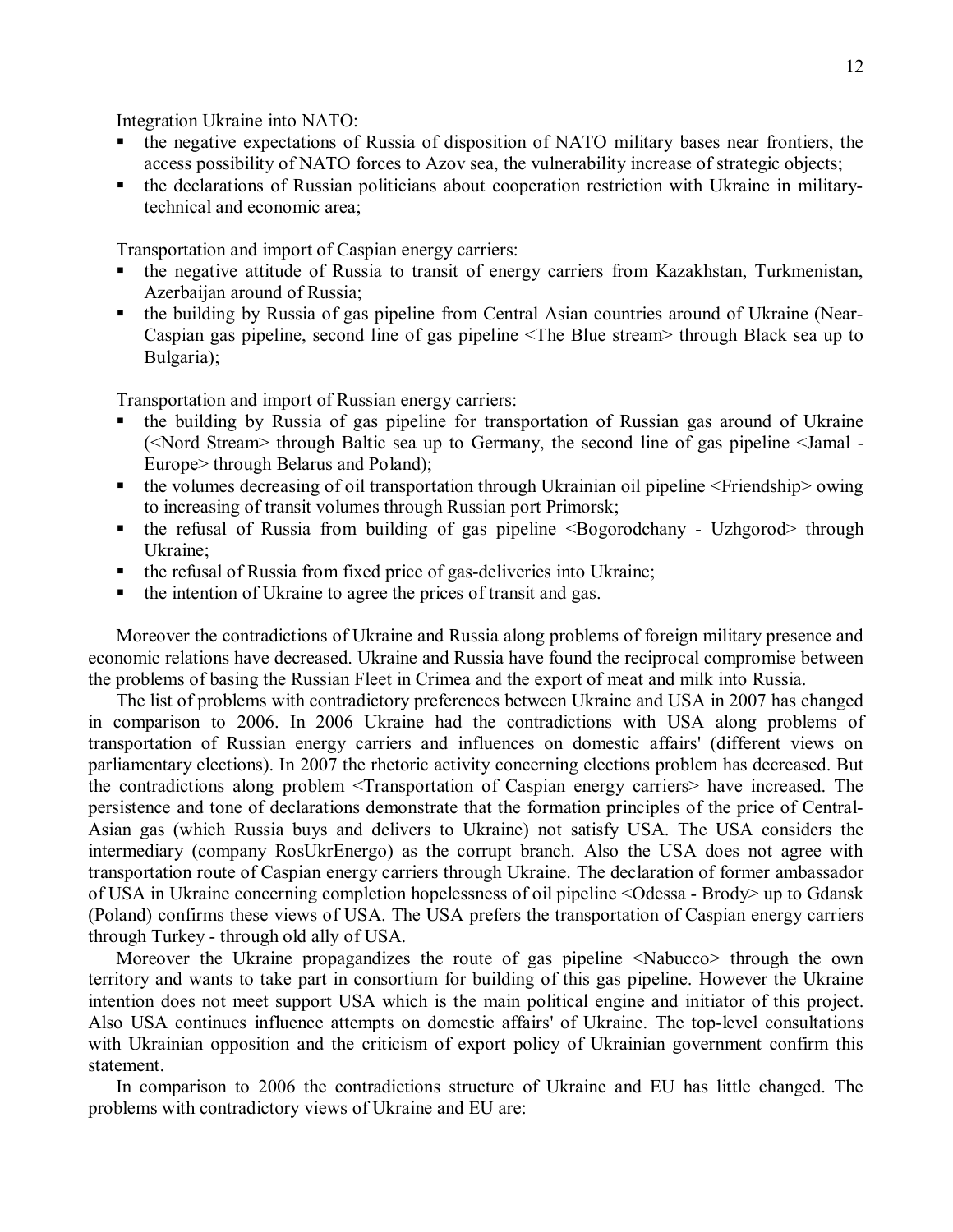Influence on domestic affairs':

- the declarations concerning disclosing murder of journalist G.Gongadze;
- the accusations of corruption of Ukrainian officials;
- the promulgates of parliament dissolution of Ukraine;
- $\blacksquare$  the criticism of constitutional reform of Ukraine;
- the visits cancelling of Ukraine President into some European countries;
- the accusations against Ukraine in participation in confidential program of CIA concerning transportation of people, which CIA considers as terrorists;

Transportation of Caspian energy carriers:

- EU not interests the participation of Ukraine in project of gas pipeline <Nabucco>;
- EU not interests the passage of gas pipeline <Nabucco> through territory of Ukraine;
- EU not supports the project for continuation of oil pipeline <Odessa Brody ≥up to Europe;

Transportation of Russian energy carriers:

§ EU not interests the transit concentration of all Russian gas through territory of Ukraine;

Integration Ukraine into EU:

- $\blacksquare$  the refusal of membership prospect of Ukraine in EU;
- the signing retardation of agreement with Ukraine about simplification of a visa mode.

In 2006 there were no problems with high contradictions simultaneously for all three forces (Russia, the USA and EU). However in 2007 we have observed the high contradictions between Ukraine and all these forces in problem <Influences on domestic affairs'>. This fact is evidence of influence intensification on domestic and international policy of Ukraine and evidence of intensification of geopolitical struggle between world leaders.

#### *Tension of international relations*

The table 2 and figure 7 show the calculation results of aspects estimations of international relations and composite tension.

Apparently, among negative aspects the level of potential contradictions has the least value. The estimation of this aspect (0,39) continues the decrease tendency. The research of model has shown that the estimation level basically depends on contradictions between Ukraine and USA: the low level of contradictions with USA compensates the high level of contradictions with Russia. The maximal value among negative aspects has aggressiveness demonstration level (0,64) which basically depends on contradictions with Russia.

In comparison to 2006 the estimations structure of international relations has changed. In 2006 among negative aspects the contradictions level for use of power against Ukraine had minimal value and the aggressiveness demonstration level had the maximal value. In 2007 objective prerequisites for intentions and actions against Ukraine and for tension growth of international relations is absent: the level of potential contradictions is low. The situation in 2007 becomes similar to situation in 2005 after presidential elections of Ukraine. In 2005 the tension of international relations has increased on background of problems which we not connect with real economy. Pay attention, what the demonstration level of aggressiveness in 2007 has exceeded 0,5. This exceeding is the transition evidence of international relations into new qualitative conditions.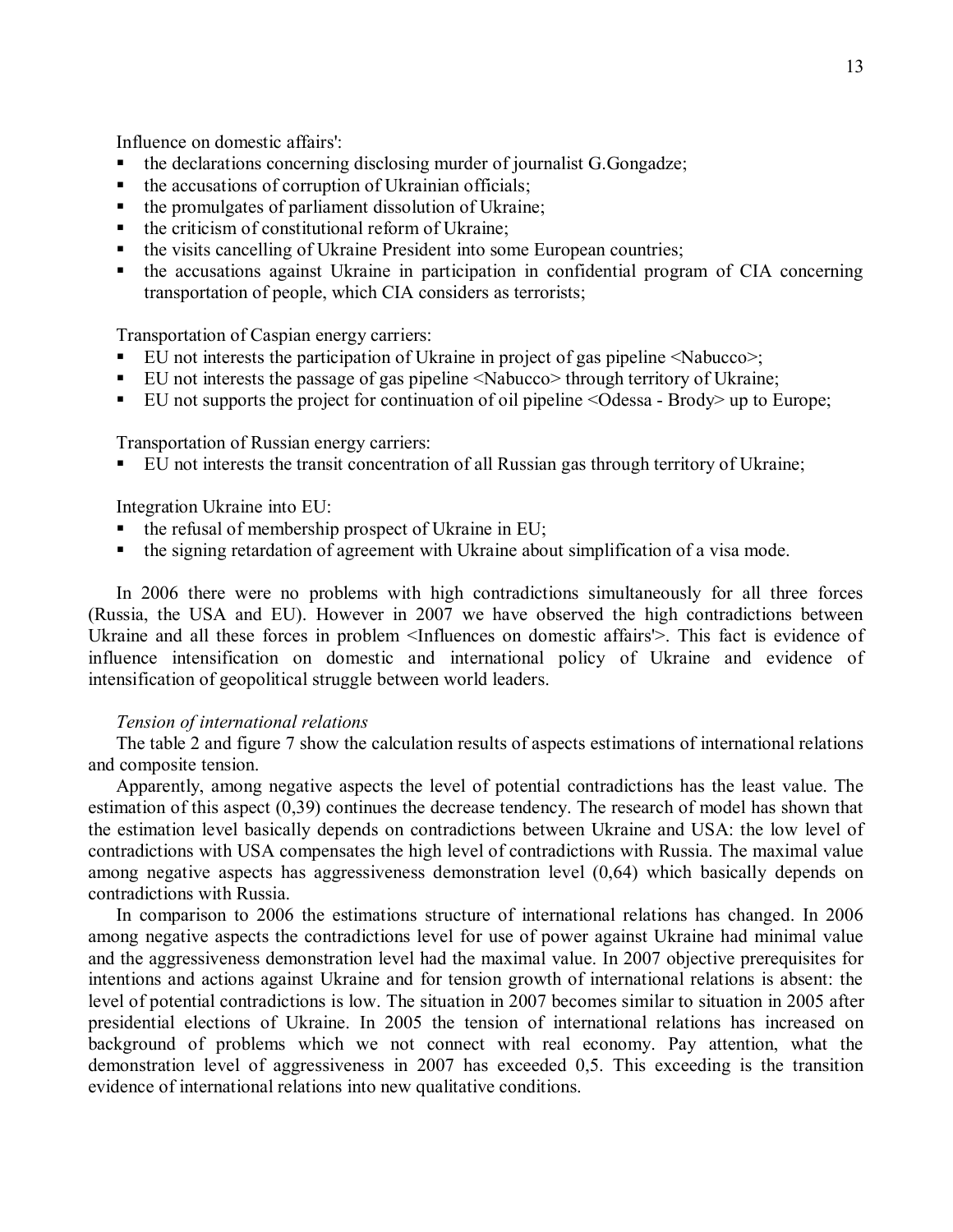Table 2. Aspects estimations of international relations and composite tension as of the end of 2007

| Aspects of international relations                           | <b>Estimation</b> |
|--------------------------------------------------------------|-------------------|
| Level of potential contradictions                            | 0.39              |
| Contradictions for power using against Ukraine               | 0.45              |
| Preferences coincidence for power using in support of $0,46$ |                   |
| <i><u><b>Ukraine</b></u></i>                                 |                   |
| Aggressiveness demonstration level                           | 0,64              |
| <b>Tension of international relations</b>                    | 0,55              |



Fig. 7. Aspects estimations of international relations and composite tension as of the end of 2007

The model estimates the tension of international relations on the end of 2007 at level 0,55. In conformity with scale on figure 8, we characterize the international relations as <unstably quiet relations with aggravations attributes>.



Fig. 8. Scale for quality tension estimation of international relations

## **Conclusions**

We propose the model of international relations for measurement and detailed analysis of international political-economical risk of country. The model bases on analysis of contradictions and coincidences of states preferences concerning domestic and international problems. In algorithm of model we use the fuzzy integral Sugeno for calculation of partial and composite estimations. We have realized the model by means of special software and have used her for tension estimation and the analysis of international Ukraine relations in 2007.